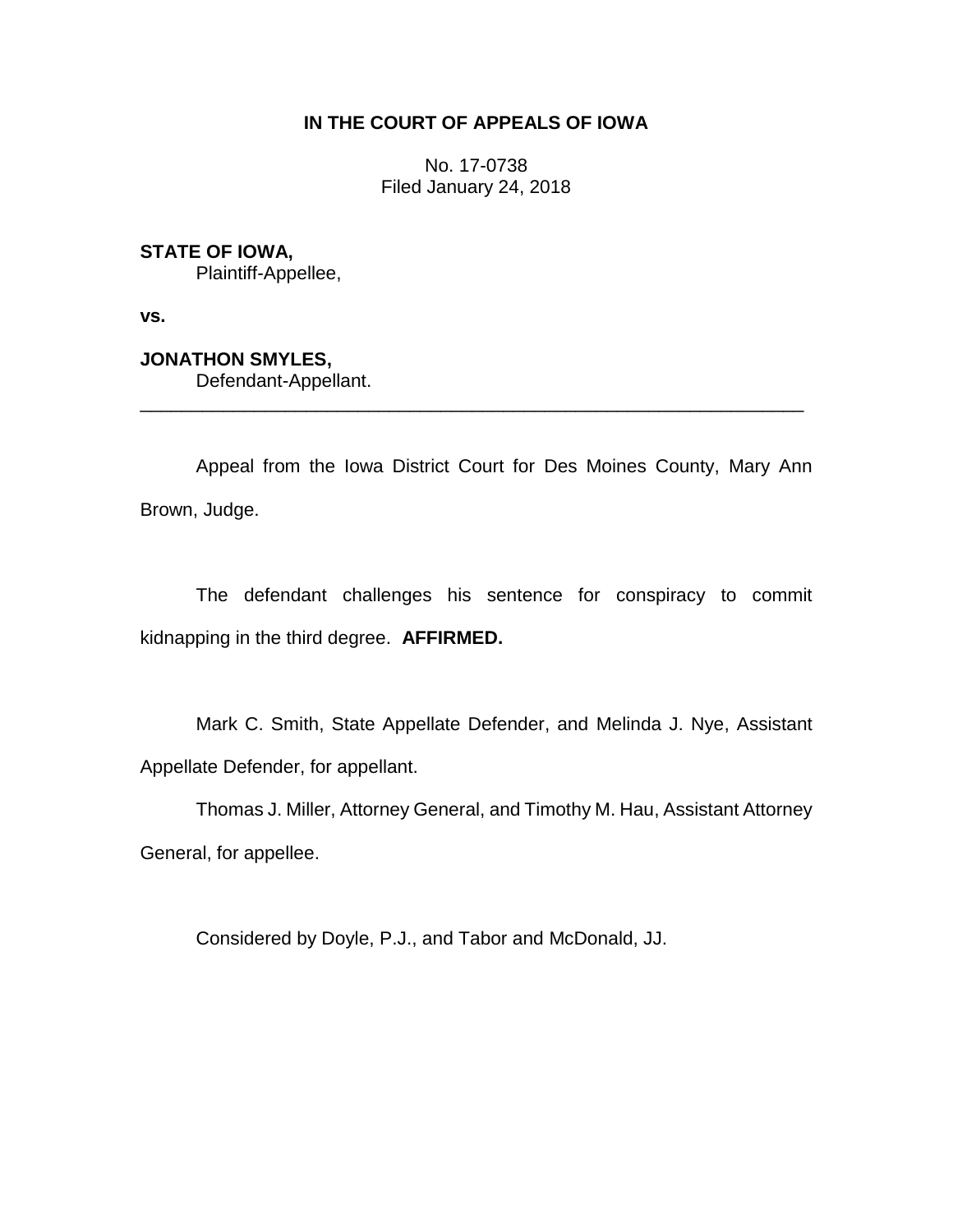## **MCDONALD, Judge.**

The defendant Jonathon Smyles pleaded guilty to conspiracy to commit kidnapping in the third degree, in violation of Iowa Code sections 706.1(1)(a) and (b) and 706.3(1) (2015). The district court sentenced Smyles to an indeterminate term of incarceration not to exceed ten years. In this appeal, Smyles challenges his sentence, contending the district court abused its discretion in failing to suspend the sentence.

We review sentencing decisions for correction of errors at law. *See State v. Witham*, 583 N.W.2d 677, 678 (Iowa 1998). A sentencing decision will not be reversed absent a showing of an abuse of discretion or some defect in the sentencing proceeding. *See State v. Formaro*, 638 N.W.2d 720, 724 (Iowa 2002). "Discretion expresses the notion of latitude." *State v. McNeal*, 897 N.W.2d 697, 710 (Iowa 2017) (Cady, C.J., concurring specially). This court will find an abuse of discretion only when a sentencing court acts on grounds clearly untenable or to an extent clearly unreasonable. *See Formaro*, 638 N.W.2d at 724. This standard is deferential to the sentencing court:

Judicial discretion imparts the power to act within legal parameters according to the dictates of a judge's own conscience, uncontrolled by the judgment of others. It is essential to judging because judicial decisions frequently are not colored in black and white. Instead, they deal in differing shades of gray, and discretion is needed to give the necessary latitude to the decision-making process. This inherent latitude in the process properly limits our review. Thus, our task on appeal is not to second guess the decision made by the district court, but to determine if it was unreasonable or based on untenable grounds.

*See State v. Seats*, 865 N.W.2d 545, 553 (Iowa 2015).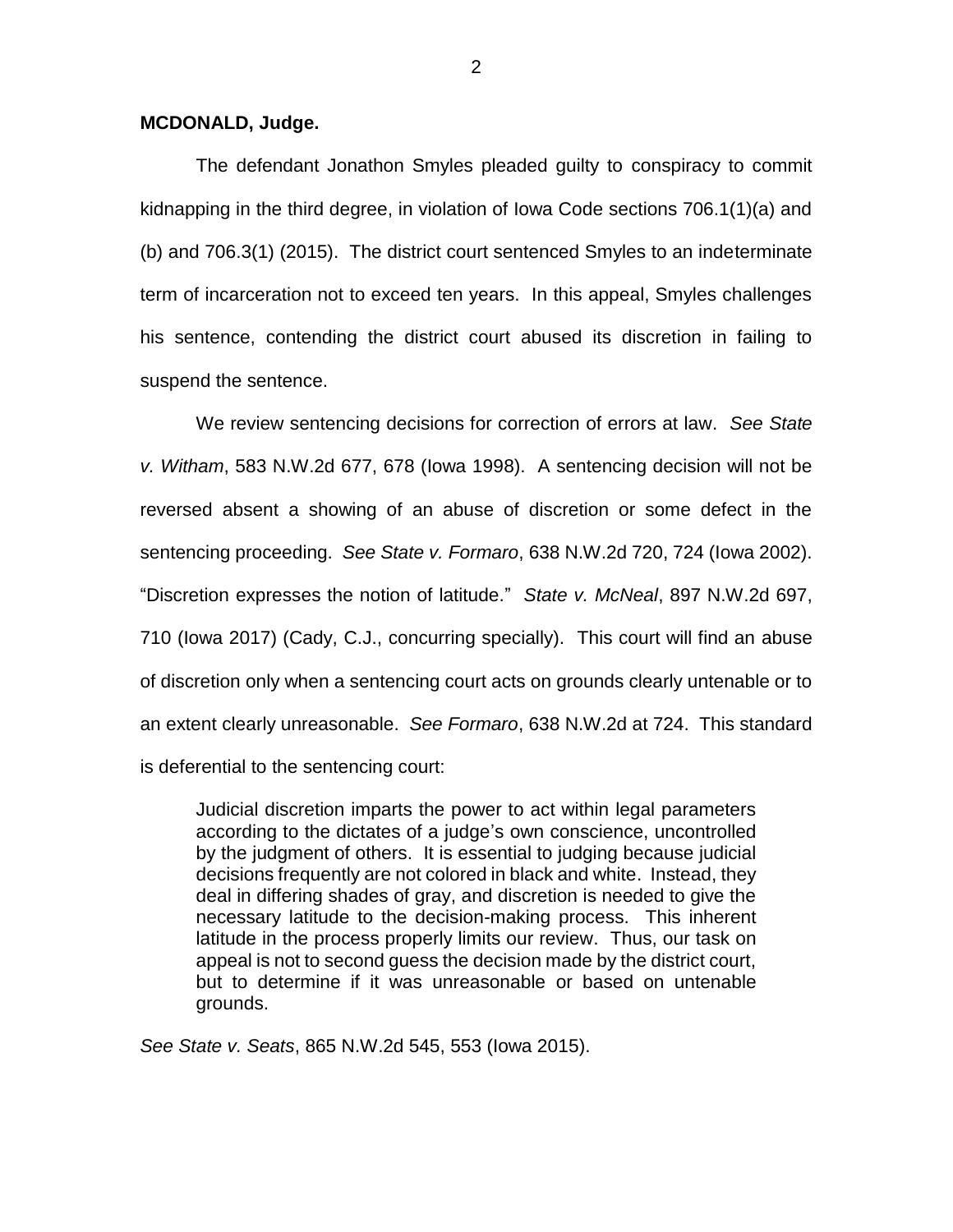As a general rule, the sentencing court should consider all pertinent matters, including, but not limited to, "the nature of the offense, the attending circumstances, defendant's age, character and propensities and chances of his reform." State *v. Laffey*, 600 N.W.2d 57, 62 (Iowa 1999). "The court must exercise its discretion without application of a personal, inflexible policy relating only to one consideration." *State v. Jackson*, No. 14-1778, 2015 WL 3625243, at \*1 (Iowa Ct. App. June 10, 2015) (citing *State v. Hildebrand*, 280 N.W.2d 393, 397 (Iowa 1979) and *State v. Kelley*, 357 N.W.2d 638, 640 (Iowa Ct. App. 1984)).

Smyles contends the district court abused its discretion in imposing sentence. Specifically, Smyles seems to argue the district court abused its discretion by applying a fixed policy of requiring incarceration for this type of crime. In support of his claim, Smyles notes the district court stated during sentencing, "[I]t's my conclusion that a term of incarceration is necessary and mandated because of the type of crime." Smyles takes the district court's statement out of context.

When the entire proceeding is reviewed, it is clear the district court understood it had the discretion to suspend the sentence and exercised that discretion in a reasonable matter. The district court stated, "I am cognizant of the fact that you have pled guilty to a nonforcible felony, you do not have to go to prison." Importantly, and contrary to the defendant's apparent contention, the district court did not consider the nature of the offense, generally, in concluding incarceration was an appropriate sentence. Instead, the district court considered the specific facts and circumstances of this offense. For example, the district court stated, "I took your guilty plea, so I heard what you admitted to and what you did